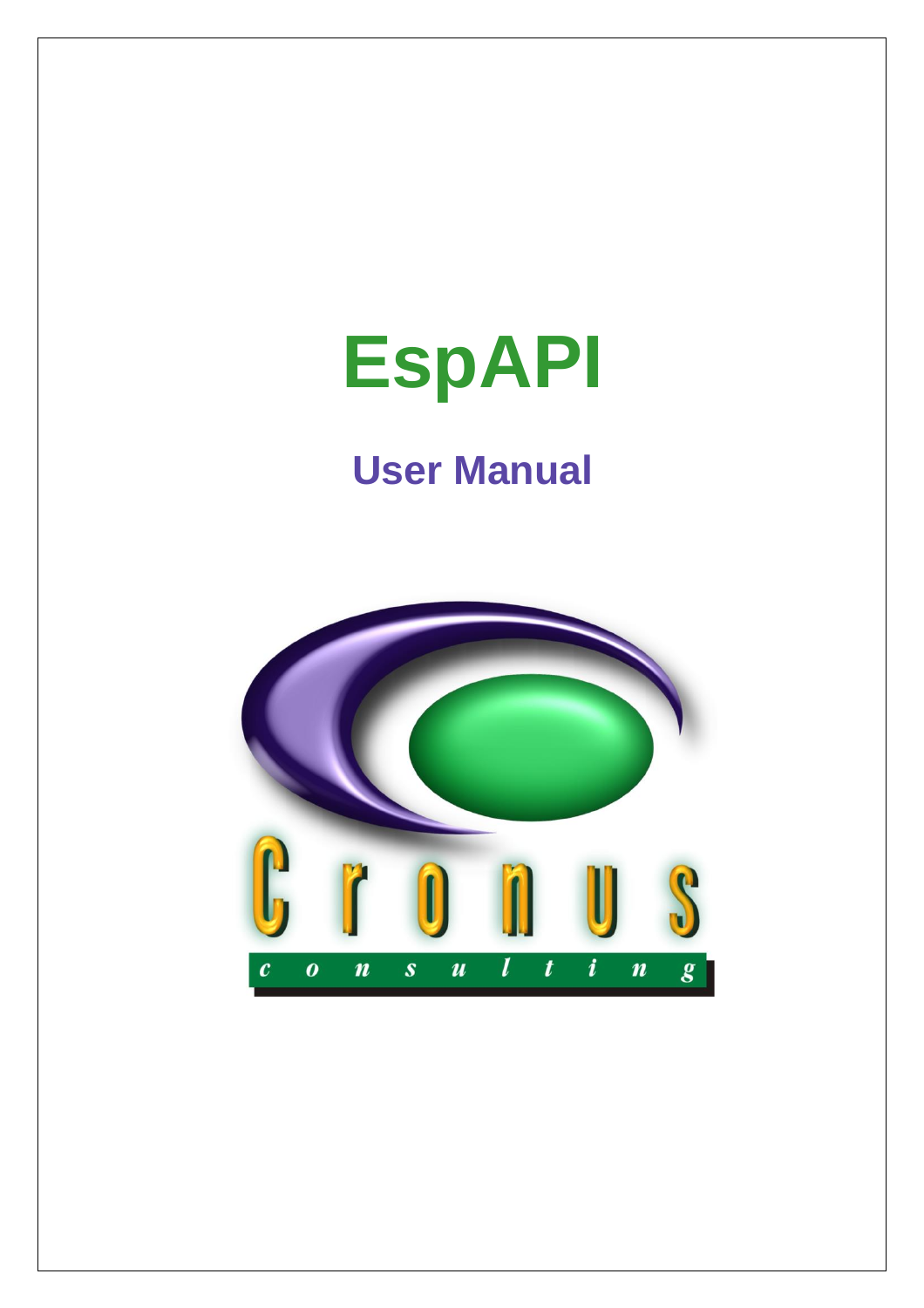

## **READ ME FIRST**

#### <span id="page-1-0"></span>**Copyright Reserved ©**

This document contains proprietary information that is protected by copyright law. All rights are reserved. No part of this document may be reproduced, transmitted, transcribed, stored in a retrieval system or translated into any language in any form or by any means, that is electronic, mechanical, magnetic, optical, chemical, manual or otherwise, in whole or in part, without the prior written consent of Cronus Consulting (Pty) Ltd.

#### **Disclaimer**

Cronus Consulting (Pty) Ltd hereby disclaims any and all guarantees and warranties for the correct use and application of the ESP software.

Cronus Consulting (Pty) Ltd reserves the right to revise and make changes to the software and the content of this document from time to time without obligation to notify any person of the changes.

#### **Ownership**

The ESP Products are developed by, and is fully owned by Cronus Consulting (Pty) Ltd.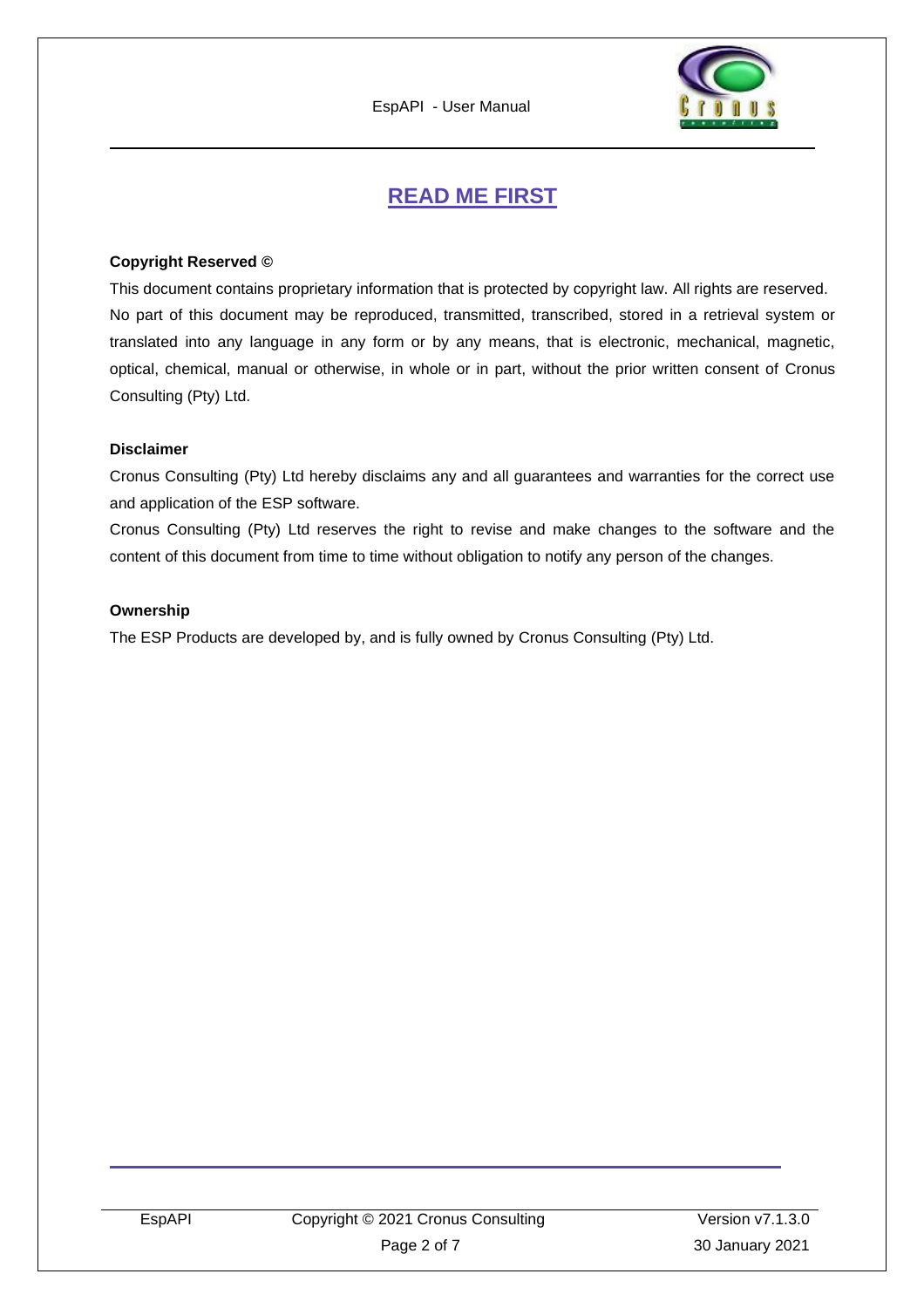

EspAPI - User Manual

# **TABLE OF CONTENTS**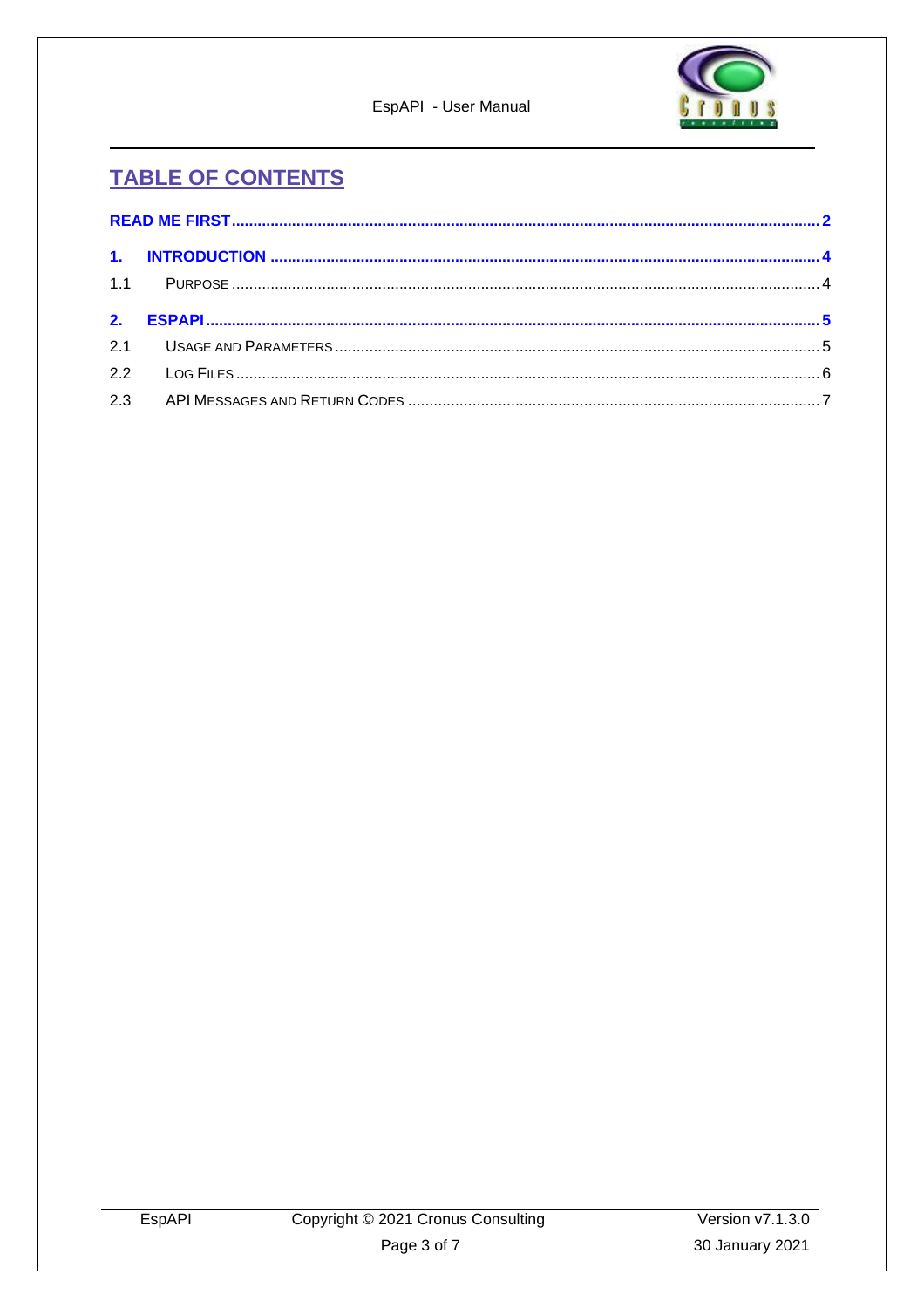

### <span id="page-3-0"></span>**1. Introduction**

#### <span id="page-3-1"></span>**1.1 Purpose**

The EspBatch API consists of a "Korn shell" script that provided a mechanism to submit SCL's that have been defined within EspBatch.

The API will exit with the corresponding return code produced by the EspBatch SCL. Log files are created in **\$CRONUS/batch/<env>/tmp** that contains additional information pertaining to the submitted SCL.

The parameters supplied via the API are first validated before EspBatch attempts submission of the SCL.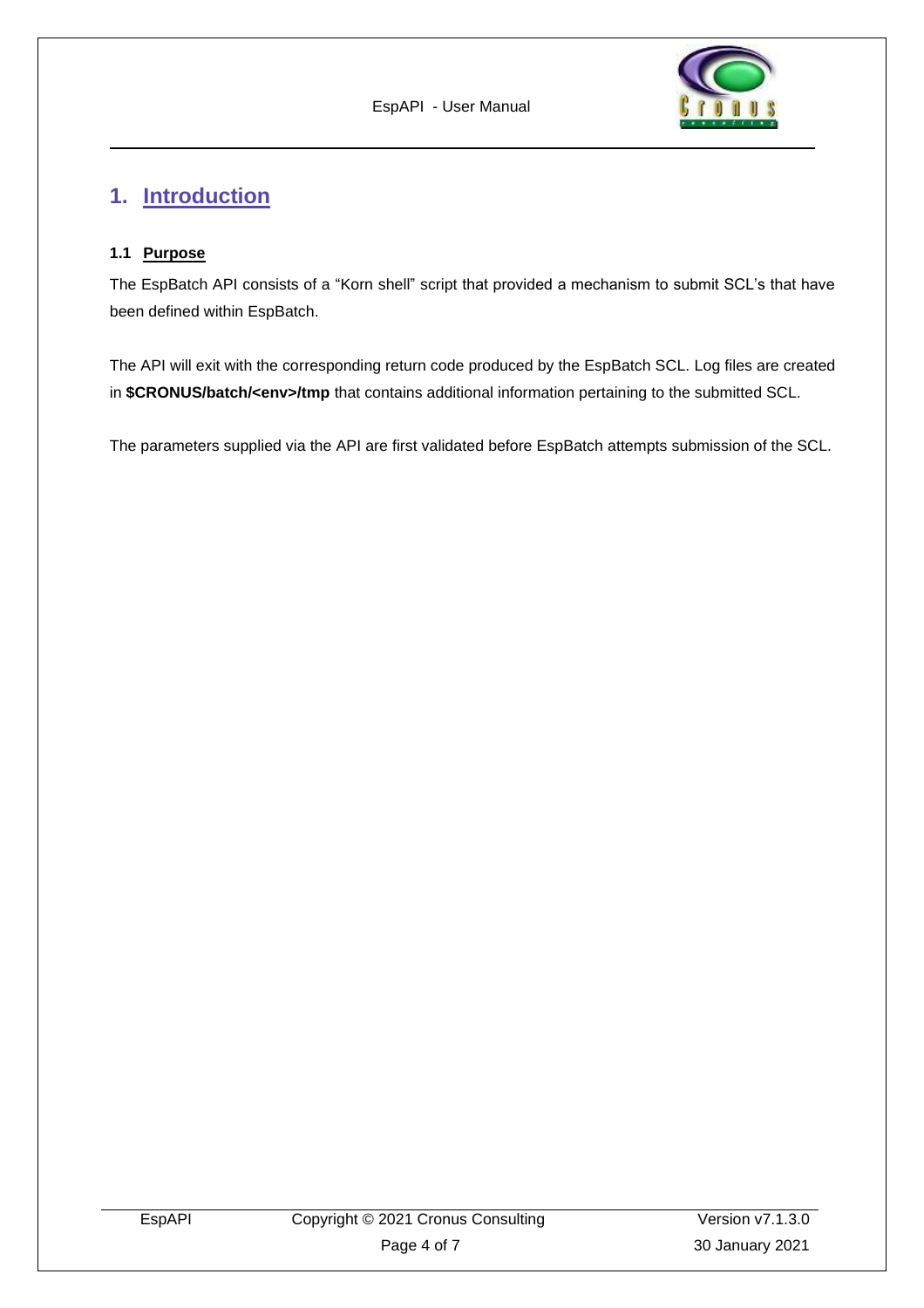

# <span id="page-4-0"></span>**2. EspAPI**

#### <span id="page-4-1"></span>**2.1 Usage and Parameters**

The EspBatch submission API can be called from an external scheduler or directly from the Unix/Linux command line.

The API is located in \$CRONUS/scripts and makes use of the following naming convention: **espapi.<env>.bsh** where **<env>** corresponds to the current EspBatch environment as defined by the environment variable **JBSENV**.

The API must be called using the following parameters:

| <b>SCLUSER</b>  |                | SCL User Library defined in function JS300.              |
|-----------------|----------------|----------------------------------------------------------|
| <b>SCLNAME</b>  | $\blacksquare$ | <b>SCL Name defined in function JS300.</b>               |
| <b>SCLTYPE</b>  | $\blacksquare$ | SCL Type defined in function JS300.                      |
| <b>SCLSTEP</b>  |                | SCL Step number at which execution must start.           |
|                 | ٠              | (9999 to flush job from queue.)                          |
| <b>EXTNAME</b>  |                | Job Name defined in external scheduler.                  |
| <b>EXTNO</b>    | $\blacksquare$ | Job Number in external scheduler.                        |
| <b>EXTSEQ</b>   |                | <b>Sequence No</b>                                       |
|                 |                | Initial submit: 1<br>$\bullet$                           |
|                 |                | <b>Resubmit:</b><br><b>Greater than 1</b><br>$\bullet$   |
| <b>EXTPARMS</b> |                | Parameter(s) passed to SCL.                              |
|                 |                | Format: "VAR=VALUE VAR=VALUE" (Max 128 characters)       |
| Usage:          |                | \$CRONUS/scripts/espapi. <env>.bsh SCLUSER SCLNAME</env> |
|                 |                | <b>SCLTYPE SCLSTEP EXTNAME EXTNO EXTSEQ EXTPARMS</b>     |

If a SCL with the same SCL Name and Type exists in SCL User Library **OVERRIDE**, the supplied SCL User Library will be ignored and the SCL residing in library OVERRIDE is submitted.

The supplied parameters are validated in Natural and a **non-zero** return-code is passed back from the API if any of these are incorrect or invalid.

| EspAPI | Copyright © 2021 Cronus Consulting | Version $v7.1.3.0$ |
|--------|------------------------------------|--------------------|
|        | Page 5 of 7                        | 30 January 2021    |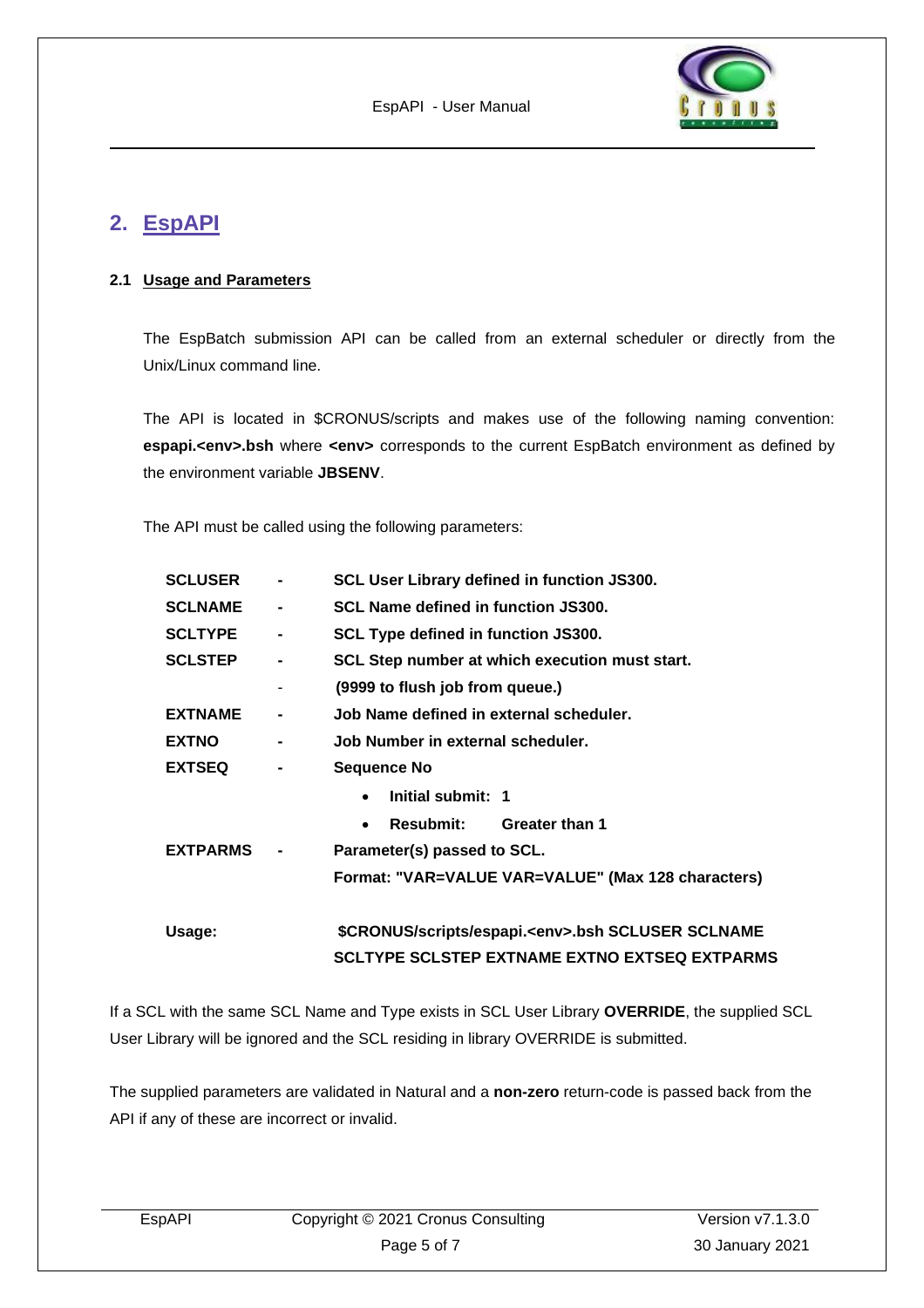

#### <span id="page-5-0"></span>**2.2 Log Files**

A log file is created for each job that is submitted via the API. Log files are located in **\$CRONUS/batch/<env>/tmp** and have the following naming convention:

#### **ESPAPI.<ENV>.<\$EXTNO>.<\$EXTSEQ>.<\$EXTNAME>.LOG**

Contains the following information:

- Start date and time
- Parameters passed to API
- EspBatch Job No
- **Status**

#### **Example: ESPAPI.DEV712.41.1.EXTSCHED.LOG**

```
* Started at 2016-03-17 09:43:45
Input Parameters - ESPSUBCM:
   1 - SCL User Library: CRONUS
   2 - SCL Name........: TESTAPI
   3 - SCL Type........: SCL
   4 - SCL Step No.....: 1
   5 - Job Name........: EXTJOB
   6 - Job No..........: 41
   7 - Seq No..........: 1
Dynamic Parameters:
   Parm 1 - Name.: PARM1
   Parm 1 - Value: VAL1
Job submitted via EspBatch - Batch No: 943
* Completed at 2016-03-17 09:44:01 - Batch No: 943
```
#### **ESPAPI.<ENV>.<\$EXTNO>.<\$EXTSEQ>.<\$EXTNAME>.MSG**

Contains the following information:

• Status

#### **Example: ESPAPI.DEV712.41.1.EXTSCHED.MSG**

**\* Completed at 2016-03-17 09:44:01 - Batch No: 943**

|--|